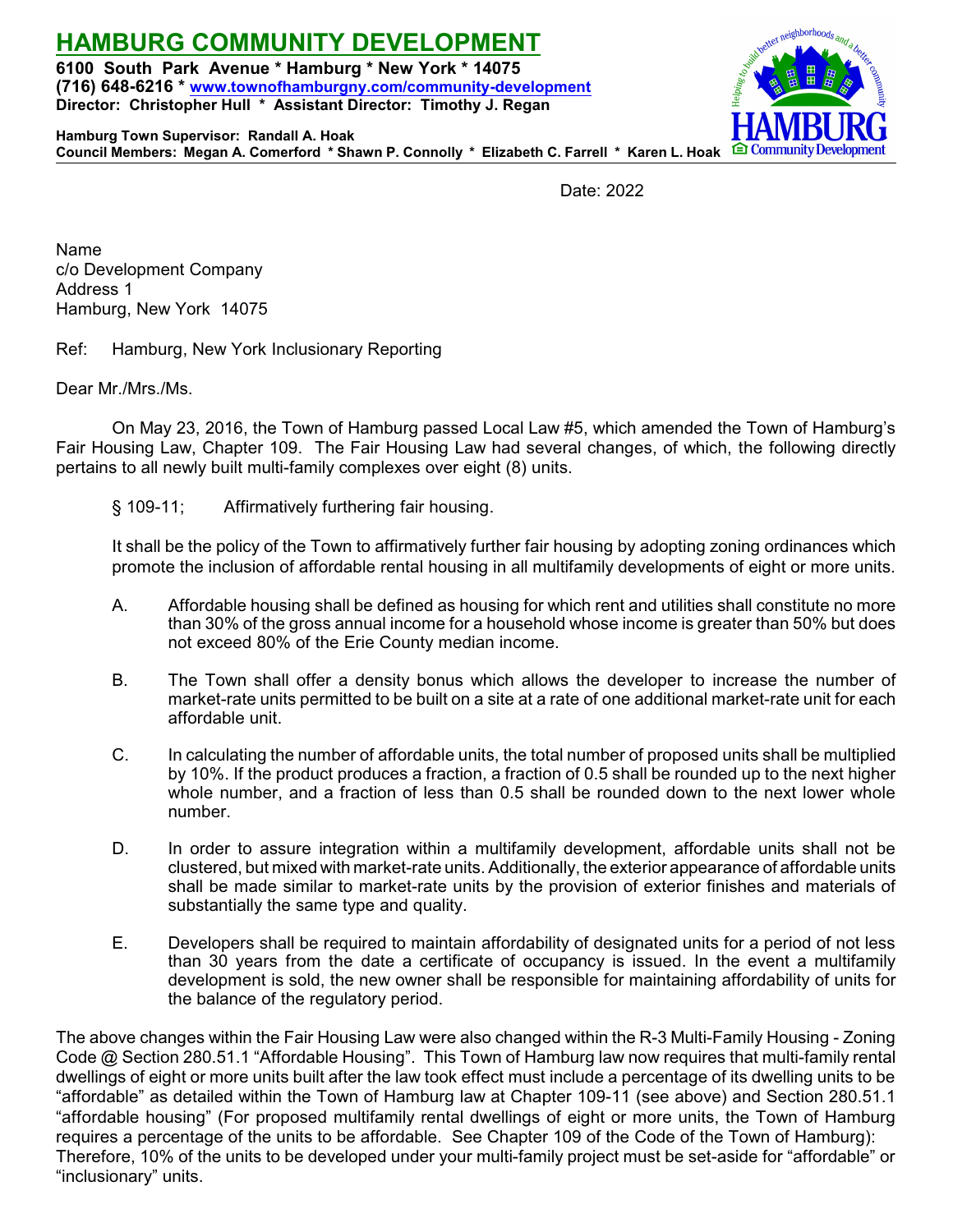#### 1) **PDF version of the HUD income calculation user manual for use - attached.**

Using the attached PDF manual/forms, you can figure incomes using a HUD certified process. This may seem intimidating, but actually is not that cumbrous. Using HUD's form(s) are acceptable as long as the correct annual income limits are utilized (ex: 2021income limits released May, 2021 see below). Return the towns "Inclusionary Zoning Reporting/Verification" form and the print-out from the HUD certified income process to our office for each of the inclusionary units.

**The HUD Income Eligibility Calculator User Manual can walk you through the process on how to determine incomes for persons/families under 80% Erie County Median Income (ECMI).** 

**CDBG Income Limits:**

**Income Eligibility Schedule - As at 5/2021 (As determined by HUD/Subject to change at any time)**

| <b>Family Maximum</b>   |          |                                                              |  |  |  |  |
|-------------------------|----------|--------------------------------------------------------------|--|--|--|--|
| Size:                   |          | Allowable Income:                                            |  |  |  |  |
|                         | \$44,200 |                                                              |  |  |  |  |
| $\overline{2}$          | \$50,500 | Family size & income must be below the levels on this chart: |  |  |  |  |
| $\overline{\mathbf{3}}$ | \$56,800 |                                                              |  |  |  |  |
| $\overline{4}$          | \$63,100 |                                                              |  |  |  |  |
| 5                       | \$68,150 |                                                              |  |  |  |  |
| 6                       | \$73,200 |                                                              |  |  |  |  |
| 7                       | \$78,250 |                                                              |  |  |  |  |
| 8 or more               | \$83,300 |                                                              |  |  |  |  |

**OR**

2) Utilize the attached "Inclusionary Zoning Reporting/Verification form" which can also be utilized to figure income values of a client. Using this form will also require all pertinent documentation listed on Exhibit "A" of this form. These manual calculations and all income documents will be verified at our office upon receipt for completion.

Inclusionary Zoning Reporting/Verification forms:

- Side A) Reporting/Verification form.
- Side B) Exhibit "A": Lists required income documentation from client(s) to reside within the "inclusionary unit". (This lists all possible types of documentation to ask for).

Each time an "inclusionary unit" is available or when one becomes available via the rental process (ie: month-tomonth, annual, etc.), this process must be completed. This process will be required for any new multi-family units built within the Town of Hamburg from now on. If you should have any questions about this process or its forms, please contact our department at (716) 648 - 6216. Again for each unit/instance, please complete and return the following to our office:

- A) Completed Inclusionary Zoning Reporting/Verification Form.
- B) Income verification documents for the client(s) renting the "inclusionary units", whether by process 1 or 2 above.

Our office suggests that you keep a set of these files/documents for each client/family within your offices as well as returning the required documents to our office so that if/when our office have to monitor the complexes files, you will have the required records on file. Again, thank you for your cooperation with this "inclusionary zoning" process and the Town of Hamburg's Fair Housing Law. We will continue to work with you on this process.

Respectfully,

Hamburg Community Development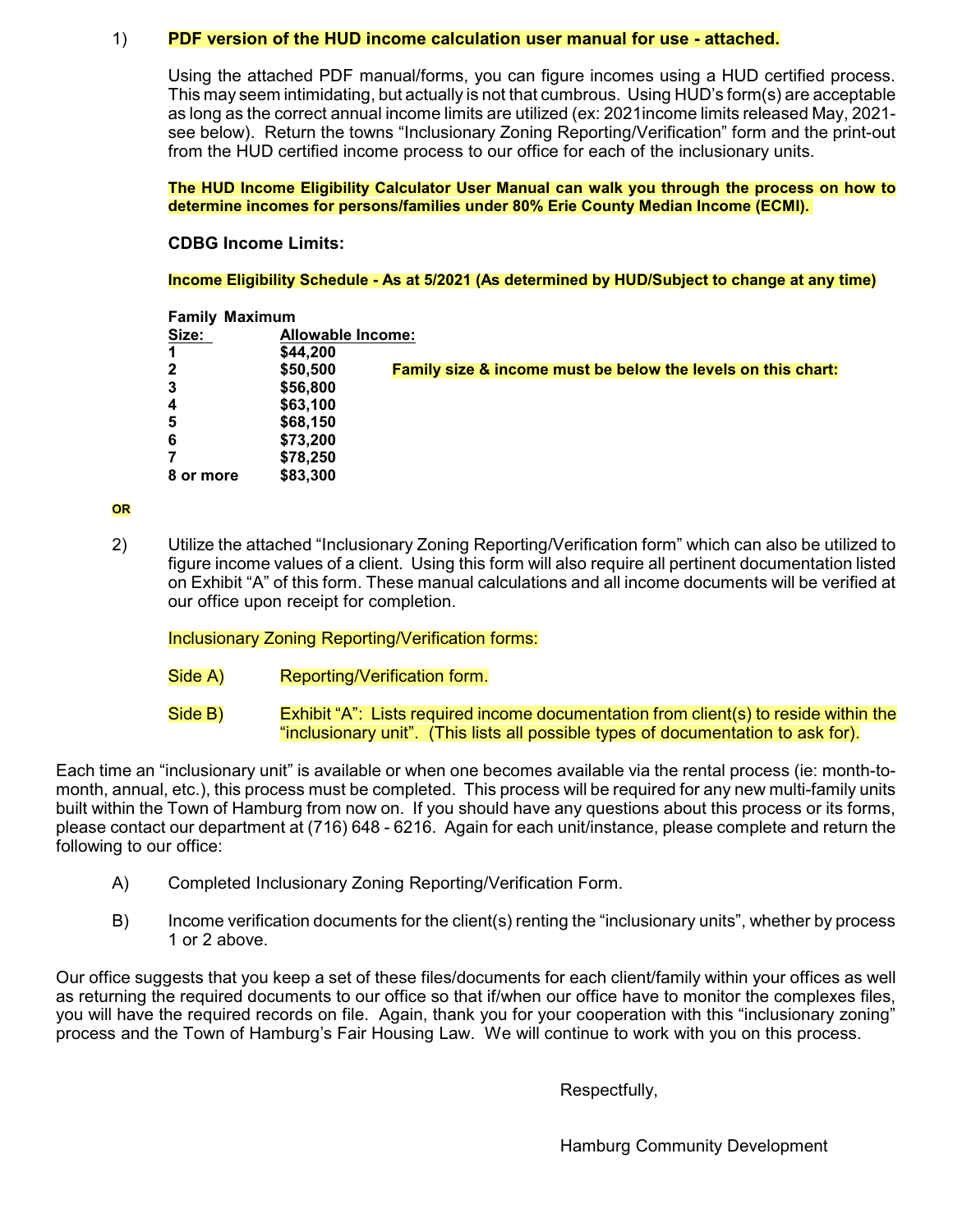| Hamburg Town Supervisor: Randall A. Hoak                                                     |                                                        | <b>HAMBURG COMMUNITY DEVELOPMENT</b><br>6100 South Park Avenue * Hamburg * New York * 14075<br>(716) 648-6216 * www.townofhamburgny.com/community-development<br>Director: Christopher Hull * Assistant Director: Timothy J. Regan<br>Council Members: Megan A. Comerford * Shawn P. Connolly * Elizabeth C. Farrell * Karen L. Hoak <b>C</b> Community Development | ster neighborhoods and<br>community |  |  |
|----------------------------------------------------------------------------------------------|--------------------------------------------------------|---------------------------------------------------------------------------------------------------------------------------------------------------------------------------------------------------------------------------------------------------------------------------------------------------------------------------------------------------------------------|-------------------------------------|--|--|
| <b>TOWN OF HAMBURG</b><br><b>INCLUSIONARY ZONING "REPORTING/VERIFICATION" FORM - PY 2021</b> |                                                        |                                                                                                                                                                                                                                                                                                                                                                     |                                     |  |  |
|                                                                                              |                                                        |                                                                                                                                                                                                                                                                                                                                                                     |                                     |  |  |
|                                                                                              |                                                        |                                                                                                                                                                                                                                                                                                                                                                     |                                     |  |  |
|                                                                                              |                                                        | NUMBER OF PEOPLE TO RESIDE WITHIN THE "INCLUSIONARY" RENTAL UNIT:                                                                                                                                                                                                                                                                                                   |                                     |  |  |
| NAME(S) & AGES OF MEMBER(S)<br><b>RESIDING WITHIN INCLUSIONARY</b><br><b>RENTAL UNIT:</b>    |                                                        | <u> 1980 - Andrea Station, amerikansk politik (d. 1980)</u>                                                                                                                                                                                                                                                                                                         |                                     |  |  |
|                                                                                              |                                                        |                                                                                                                                                                                                                                                                                                                                                                     |                                     |  |  |
| <b>INCLUSIONARY RENTAL UNIT ADDRESS:</b>                                                     |                                                        |                                                                                                                                                                                                                                                                                                                                                                     |                                     |  |  |
| <b>HOUSEHOLD MEMBERS</b><br><b>PHONE NUMBERS:</b>                                            | $(H)$ :                                                | $(W)$ :                                                                                                                                                                                                                                                                                                                                                             | (Cell):                             |  |  |
| <b>MONTHLY INCOME OF HOUSEHOLD:</b>                                                          |                                                        |                                                                                                                                                                                                                                                                                                                                                                     |                                     |  |  |
|                                                                                              |                                                        | <b>MONTHLY RENT/UTILITIES FOR INCLUSIONARY RENTAL UNIT:</b>                                                                                                                                                                                                                                                                                                         |                                     |  |  |
|                                                                                              |                                                        | Income Eligibility Schedule - As at 5/1/2021 (As determined by HUD - Subject to change at any time)                                                                                                                                                                                                                                                                 |                                     |  |  |
| <b>Family</b><br>Size:<br>1                                                                  | <b>Maximum</b><br><b>Allowable Income:</b><br>\$44,200 |                                                                                                                                                                                                                                                                                                                                                                     |                                     |  |  |
| 2<br>3                                                                                       | \$50,500<br>\$56,800                                   | Family size & income must be below the levels on this chart:                                                                                                                                                                                                                                                                                                        |                                     |  |  |
| 4                                                                                            | \$63,100                                               | Utilize the attached HUD Income Eligibility Calculator User Manual to learn                                                                                                                                                                                                                                                                                         |                                     |  |  |
| 5<br>6                                                                                       | \$68,150                                               | how to determine incomes for persons/families under 80% Erie County<br>Median Income (ECMI). The HUD Income Eligibility Calculator User Manual 7                                                                                                                                                                                                                    |                                     |  |  |
|                                                                                              | \$73,200<br>\$78,250                                   | details how to figure income and is the basis for figuring rent under the                                                                                                                                                                                                                                                                                           |                                     |  |  |
| 8 or more                                                                                    | \$83,300                                               | Town of Hamburg's inclusionary zoning law.                                                                                                                                                                                                                                                                                                                          |                                     |  |  |

Under the Town of Hamburg's Law; an "Inclusionary Rental Unit" is defined as **"Housing for which rent and utilities shall constitute no more than thirty percent of the gross annual income for a household whose income is at or less than eighty percent of the Erie County Median Income for their family size"**.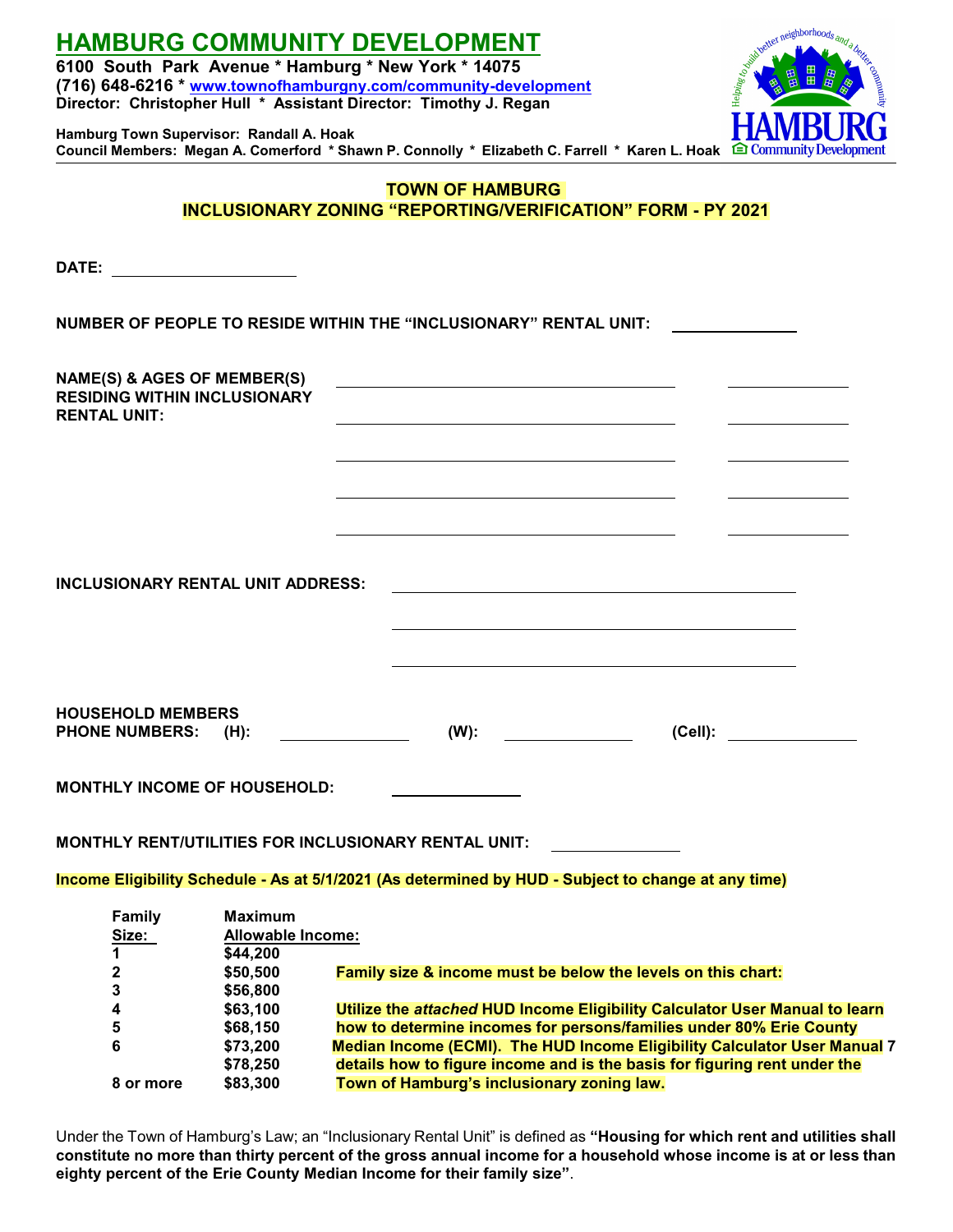**HAMBURG COMMUNITY DEVELOPMENT 6100 South Park Avenue \* Hamburg \* New York \* 14075 (716) 648-6216 \* [www.townofhamburgny.com/community-development](http://www.townofhamburgny.com/cdbg) Director: Christopher Hull \* Assistant Director: Timothy J. Regan**



**Hamburg Town Supervisor: Randall A. Hoak Council Members: Megan A. Comerford \* Shawn P. Connolly \* Elizabeth C. Farrell \* Karen L. Hoak**

## **EXHIBIT "A"**

### **Town of Hamburg Fair Housing Law Required Income Verification Documents**

### **(Provide copies of the following documents for each person within inclusionary unit(s))**

- 1) Copy of **2021 (2020)** federal and state income tax filings, including all schedules & W2's.
- 2) Verification of ALL checking and savings accounts, interest and annuities:

\* Provide last two (2) months' statements from all of your financial institutions for proof of each account.

3) Verifications of employment:

\* Four (4) most recent pay stubs for all employed persons who are eighteen (18) years of age or older.

- 4) Verification of benefits (Benefit Statement from source is REQUIRED):
	- a) Social Security
	- b) Pension
	- c) SSI
	- d) Disability
	- e) Alimony/child support: Include court documents/transcripts, etc. detailing support payments
	- f) Food stamps/HEAP/Etc.
	- g) Veterans
	- h) Unemployment
	- I) Welfare
	- j) Insurance dividends
	- k) Other
- 5) Verification of ANY land owned: Deed or title to property.
- 6) Verification of ANY Certificates of Deposit: Produce all financial documentation.
- 7) Verification of all other income from insurance policies, annuities, settlements, etc.:
	- \* Provide all relevant statements/documentation.
- 8) Copies of divorce settlement papers, etc., if applicable:

\* Please ensure that you include court transcripts detailing allocation of assets.